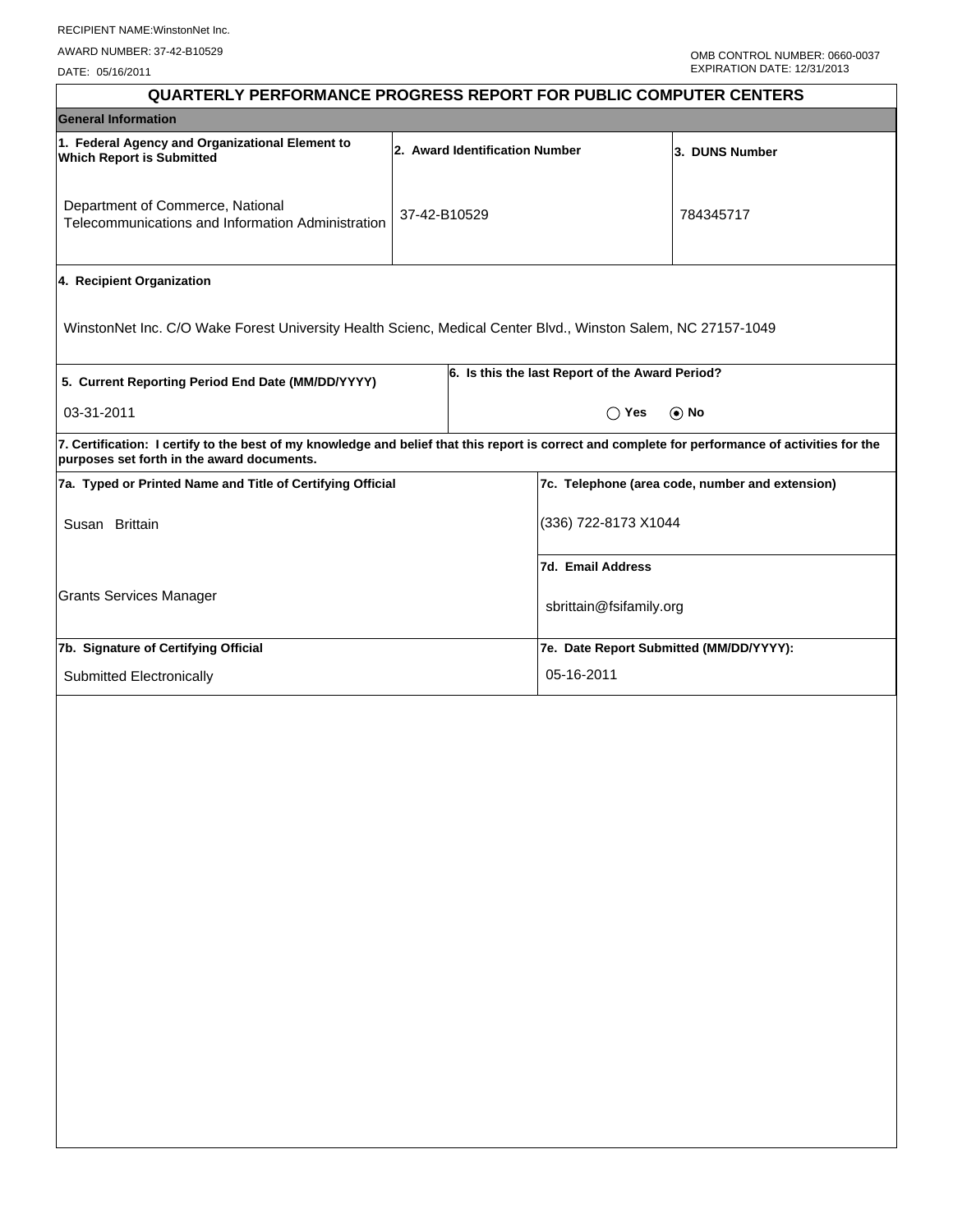AWARD NUMBER: 37-42-B10529

DATE: 05/16/2011

**Project Indicators (This Quarter)**

## **1. Please describe significant project accomplishments completed during this quarter (600 words or less).**

WinstonNet hired a Bi-Lingual Computer Instructor in January 2011. The following purchases were made in this quarter: 20 Hewlett-Packard ProBook Notebooks, four Pelican cases for the laptops, Deep Freeze software and 2,000 Asset Labels. We have ordered two

Hewlett-Packard ProLiant DL580 G7 Server 24 Core servers with Console Rackmount and Hewlett-Packard Care Pack, wireless for computer labs including Mobility Base, license upgrade, single-radio with internal antenna, single port power injector, and a five-year warranty, tables and chairs, thin clients, installation of tables, chairs and thin clients, and Dell computers for the Forsyth Tecnical Community College labs.

**2. Please provide the percent complete for the following key milestones in your project. Write "0" in the Percent Complete column and "N/ A" in the Narrative column if your project does not include this activity. If you provided additional milestones in your baseline report, please insert them at the bottom of the table. Figures should be reported cumulatively from award inception to the end of the most recent reporting quarter. Please provide a narrative description if the percent complete is different from the target provided in your baseline plan (300 words or less).**

|      | <b>Milestone</b>                         | Percent<br>Complete | Narrative (describe your reasons for any variance from the baseline<br>plan or any other relevant information) |
|------|------------------------------------------|---------------------|----------------------------------------------------------------------------------------------------------------|
|      | 2.a. Overall Project                     | 22                  | N/A                                                                                                            |
|      | 2.b. Equipment / Supply Purchases        |                     | Progress reported in Question 4 below                                                                          |
|      | 2.c. Public Computer Centers Established |                     | Progress reported in Question 4 below                                                                          |
|      | 2.d. Public Computer Centers Improved    |                     | Progress reported in Question 4 below                                                                          |
|      | 2.e. New Workstations Installed          |                     | Progress reported in Question 4 below                                                                          |
| 2.f. | <b>Existing Workstations Upgraded</b>    |                     | Progress reported in Question 4 below                                                                          |
|      | 2.g. Outreach Activities                 |                     | Progress reported in Question 4 below                                                                          |
|      | 2.h. Training Programs                   |                     | Progress reported in Question 4 below                                                                          |
| 2.i. | Other (please specify):                  |                     | Progress reported in Question 4 below                                                                          |

**3. Please describe any challenges or issues faced during this past quarter in achieving planned progress against the project milestones listed above. In particular, please identify any areas or issues where technical assistance from the BTOP program may be useful (600 words or less).**

**4. Please provide actual total numbers to date or typical averages for the following key indicators, as specified in the question. Write "0" in the Total column and "N/A" in the Narrative column if your project does not include this activity. Unless otherwise indicated below, figures should be reported cumulatively from award inception to the end of the most recent reporting quarter. Please provide a narrative explanation if the total is different from the target provided in your baseline plan (300 words or less).** 

| <b>Indicator</b>                                                                                                             | Total    | Narrative (describe your reasons for any variance from the baseline<br>plan or any other relevant information)                      |
|------------------------------------------------------------------------------------------------------------------------------|----------|-------------------------------------------------------------------------------------------------------------------------------------|
| New workstations installed and available<br>$4.a.$ to the public                                                             | 0        | N/A                                                                                                                                 |
| 4.b. Average users per week (NOT cumulative)                                                                                 | 10.000   | Our Baseline Report shows 10,500 users per week. To date,<br>10,000 users is a more typical number of weekly users for our<br>labs. |
| 4.c. Number of PCCs with upgraded broadband $\Big _0$<br><b>connectivity</b>                                                 |          | N/A                                                                                                                                 |
| 4.d. Number of PCCs with new broadband<br>wireless connectivity                                                              | 0        | N/A                                                                                                                                 |
| Number of additional hours per week<br>4.e. existing and new PCCs are open to the<br><b>public as a result of BTOP funds</b> | <b>0</b> | N/A                                                                                                                                 |
|                                                                                                                              |          |                                                                                                                                     |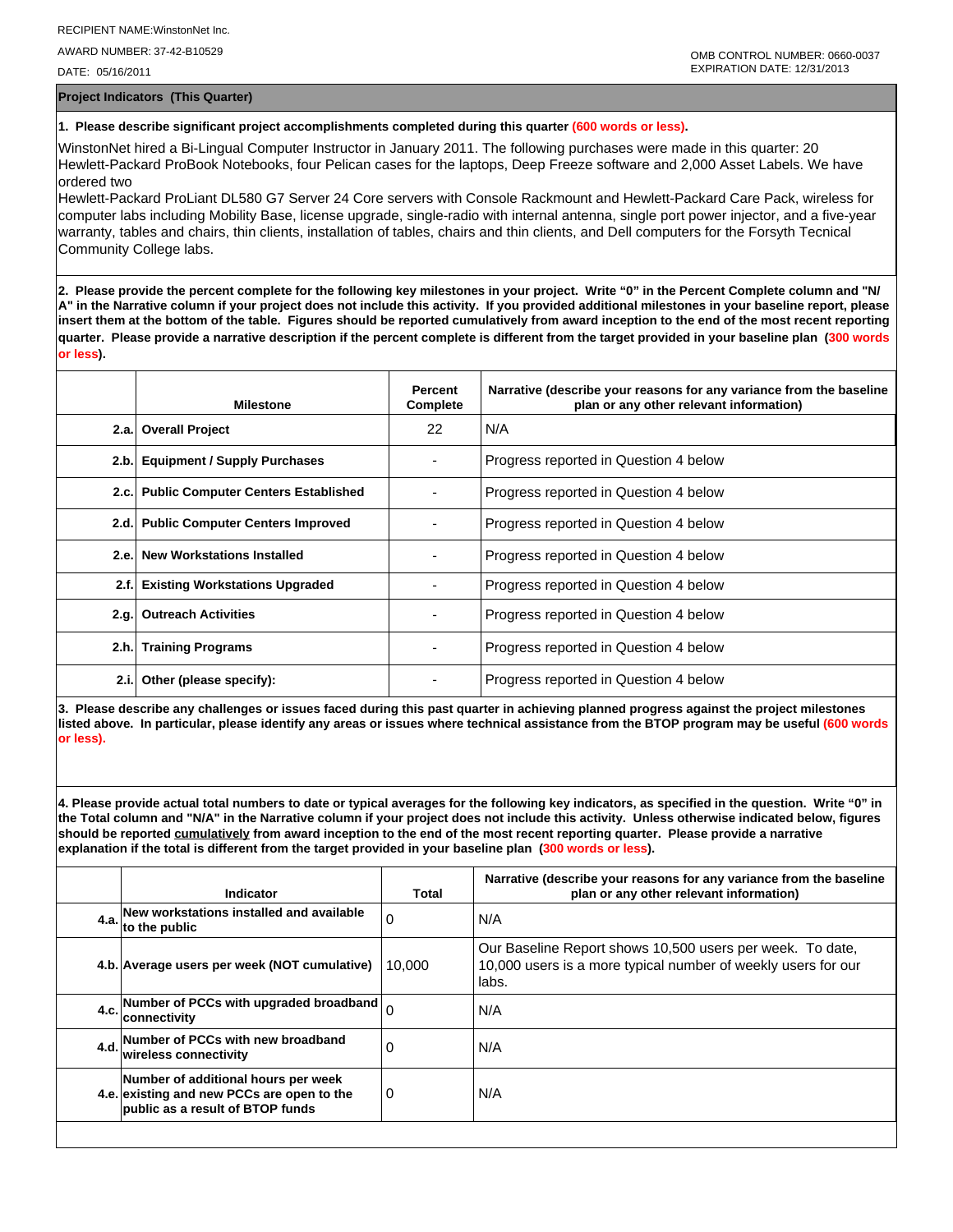AWARD NUMBER: 37-42-B10529

DATE: 05/16/2011

| 5. Training Programs. In the chart below, please describe the training programs provided at each of your BTOP-funded PCCs. |                                       |                                              |                                         |  |  |  |  |
|----------------------------------------------------------------------------------------------------------------------------|---------------------------------------|----------------------------------------------|-----------------------------------------|--|--|--|--|
| <b>Name of Training Program</b>                                                                                            | Length of Program (per hour<br>basis) | <b>Number of Participants per</b><br>Program | Number of Training Hours per<br>Program |  |  |  |  |
| Basics for Persons w/Disability                                                                                            | $\overline{2}$                        | 28                                           | 56                                      |  |  |  |  |
| Computacion Basica                                                                                                         | 3                                     | 44                                           | 132                                     |  |  |  |  |
| Computer ABC's                                                                                                             | $\overline{c}$                        | 421                                          | 842                                     |  |  |  |  |
| Downloading eBooks                                                                                                         | $\overline{c}$                        | 73                                           | 146                                     |  |  |  |  |
| Drop-In Job Seeker's Lab                                                                                                   | $\overline{2}$                        | 567                                          | 1,134                                   |  |  |  |  |
| eHealth Series                                                                                                             | $\overline{c}$                        | 69                                           | 138                                     |  |  |  |  |
| Excel                                                                                                                      | $\overline{c}$                        | 52                                           | 104                                     |  |  |  |  |
| Internet Basics w/E-Mail                                                                                                   | 1                                     | 21                                           | 21                                      |  |  |  |  |
| Keyboarding                                                                                                                | 1                                     | 86                                           | 86                                      |  |  |  |  |
| Language Learning Lab                                                                                                      | $\overline{c}$                        | 129                                          | 258                                     |  |  |  |  |
| PowerPoint                                                                                                                 | $\overline{2}$                        | 16                                           | 32                                      |  |  |  |  |
| Shepherd's Center Adv Beg                                                                                                  | $\overline{2}$                        | 110                                          | 220                                     |  |  |  |  |
| Shepherd's Center Beginner                                                                                                 | $\overline{c}$                        | 136                                          | 272                                     |  |  |  |  |
| Shepherd's Center - Word                                                                                                   | $\overline{c}$                        | 54                                           | 108                                     |  |  |  |  |
| Shepherd's Center - E-Mail                                                                                                 | $\overline{2}$                        | 12                                           | 24                                      |  |  |  |  |
| Survive & Thrive                                                                                                           | $\overline{c}$                        | 17                                           | 34                                      |  |  |  |  |
| Web Design                                                                                                                 | $\overline{2}$                        | 170                                          | 340                                     |  |  |  |  |
| <b>Word Basics</b>                                                                                                         | 3                                     | 5                                            | 15                                      |  |  |  |  |
| Keeping Up W/the Grandkids                                                                                                 | $\overline{2}$                        | 75                                           | 150                                     |  |  |  |  |
| Urban League Seniors                                                                                                       | 1                                     | 45                                           | 45                                      |  |  |  |  |
| Tutoring                                                                                                                   | $\mathbf{1}$                          | 1,025                                        | 1,025                                   |  |  |  |  |
| Beginner Classes (YMCA)                                                                                                    | $\overline{c}$                        | 84                                           | 168                                     |  |  |  |  |
| School Tech Classes<br>(Downtown Middle)                                                                                   | 1                                     | 1,700                                        | 1,700                                   |  |  |  |  |
| <b>E-Mail Basics</b>                                                                                                       | 3                                     | 14                                           | 42                                      |  |  |  |  |
| Excel                                                                                                                      | 3                                     | 13                                           | 39                                      |  |  |  |  |
| Internet Basico                                                                                                            | 3                                     | 27                                           | 81                                      |  |  |  |  |
| Intro to African American<br>Genealogy Online                                                                              | $\overline{c}$                        | 16                                           | 32                                      |  |  |  |  |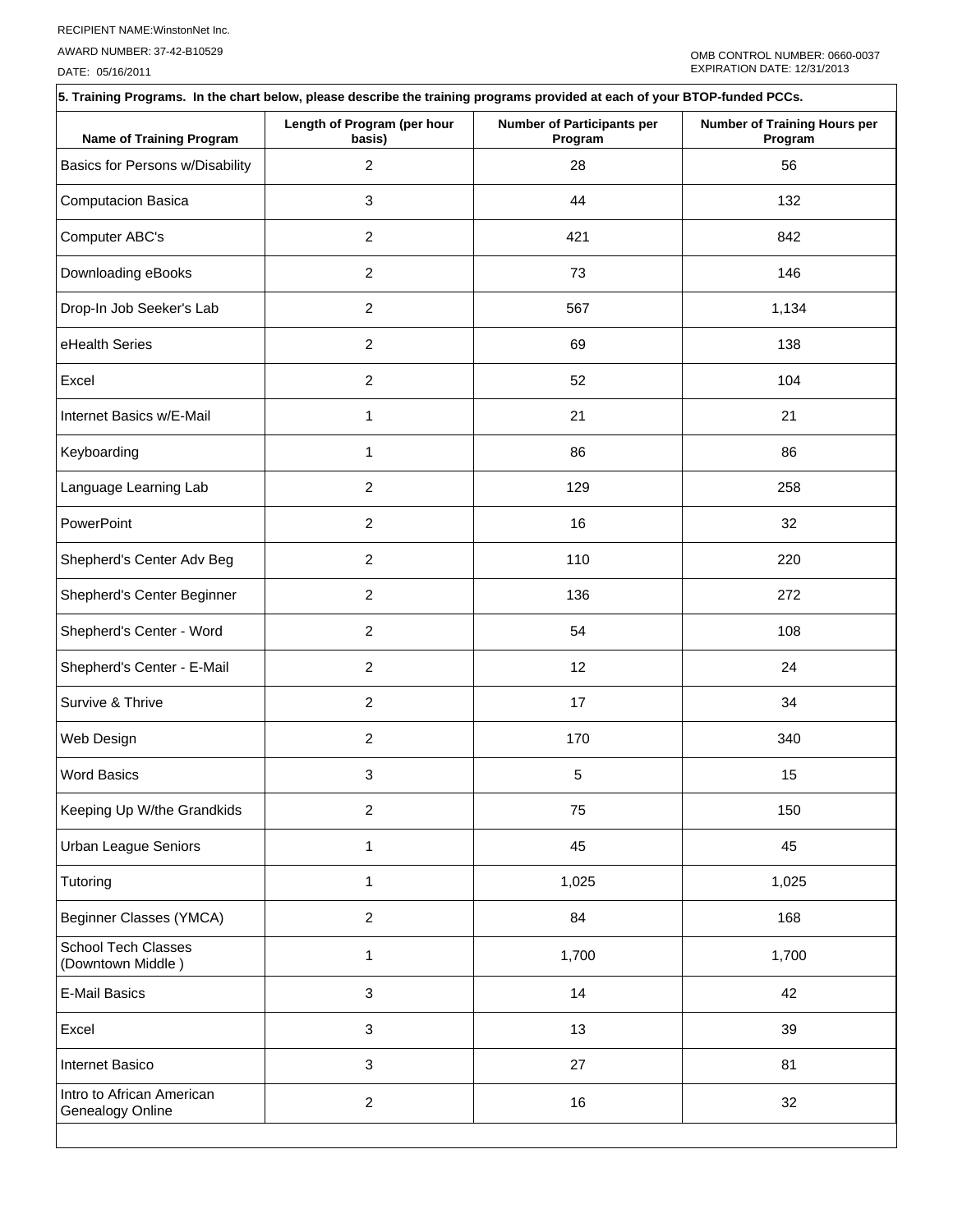RECIPIENT NAME:WinstonNet Inc.

AWARD NUMBER: 37-42-B10529 DATE: 05/16/2011

| Publisher                              | 1              | 48             | 48  |
|----------------------------------------|----------------|----------------|-----|
| Shepherd's Center-Advanced             | $\overline{2}$ | 24             | 48  |
| Shepherd's Center -<br>Spreadsheets    | $\overline{c}$ | 20             | 40  |
| Web Marketing Series                   | 3              | 41             | 123 |
| <b>Word Basics</b>                     | $\overline{2}$ | 47             | 94  |
| <b>Basico Word</b>                     | 3              | 10             | 30  |
| Computacion Basica                     | $\overline{2}$ | $\sqrt{5}$     | 10  |
| Downloading eBooks                     | 1              | $\overline{7}$ | 7   |
| Internet Basico                        | $\overline{c}$ | $\overline{2}$ | 4   |
| Internet Basics w/E-Mail               | $\overline{c}$ | 18             | 36  |
| Laboratorio de Buscador del<br>Trabajo | 1              | $\sqrt{3}$     | 3   |
| PowerPoint                             |                | 50             | 50  |
| PowerPoint                             | 3              | 8              | 24  |
| Publisher                              | 3              | 24             | 72  |
| <b>Word Basics</b>                     | 3              | 6              | 18  |
|                                        |                |                |     |

Add Training Program Remove Training Program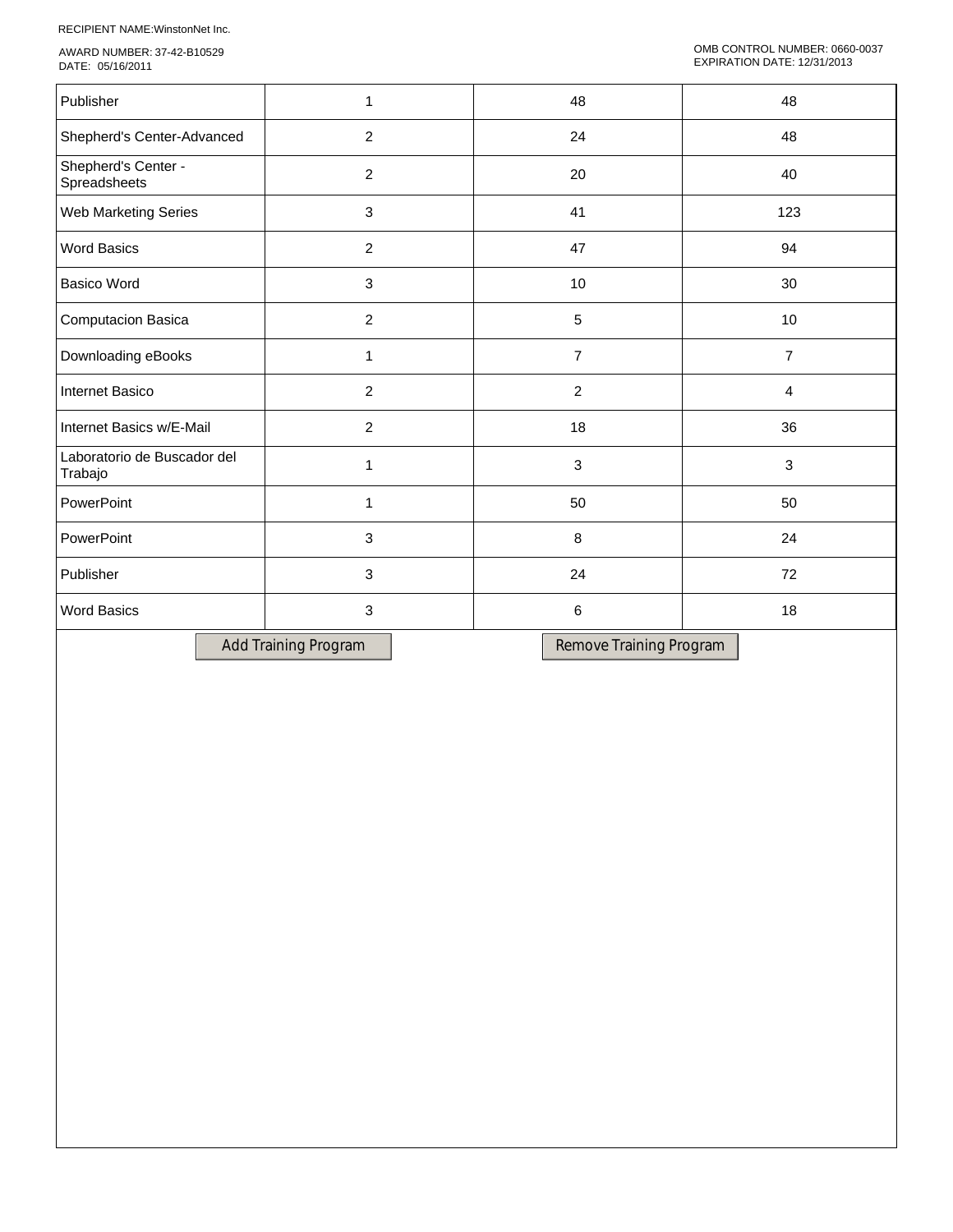AWARD NUMBER: 37-42-B10529 DATE: 05/16/2011

**Project Indicators (Next Quarter)**

**1. Please describe significant project accomplishments planned for completion during the next quarter (600 words or less).**

In the April - June 2011 quarter, WinstonNet will open three of our four new computer labs and complete the upgrade of 16 existing computer labs. Forsyth Tech will complete ordering furniture and chairs, upgrade their two existing labs and open four new computer labs.

**2. Please provide the percent complete anticipated for the following key milestones in your project as of the end of the next quarter. Write "0" in the second column if your project does not include this activity. Figures should be reported cumulatively from award inception to the end of the next reporting quarter. Please provide a narrative description if the planned percent complete is different from the target provided in your baseline plan (300 words or less).**

|      | <b>Milestone</b>                         | <b>Planned</b><br>Percent<br>Complete | Narrative (describe reasons for any variance from baseline plan<br>or any relevant information) |
|------|------------------------------------------|---------------------------------------|-------------------------------------------------------------------------------------------------|
| 2.a. | <b>Overall Project</b>                   | 55                                    | N/A                                                                                             |
| 2.b. | <b>Equipment / Supply Purchases</b>      |                                       | Milestone Data Not Required                                                                     |
|      | 2.c. Public Computer Centers Established |                                       | Milestone Data Not Required                                                                     |
|      | 2.d. Public Computer Centers Improved    |                                       | Milestone Data Not Required                                                                     |
|      | 2.e. New Workstations Installed          |                                       | Milestone Data Not Required                                                                     |
| 2.f. | <b>Existing Workstations Upgraded</b>    |                                       | Milestone Data Not Required                                                                     |
| 2.q. | <b>Outreach Activities</b>               |                                       | Milestone Data Not Required                                                                     |
| 2.h. | <b>Training Programs</b>                 | ۰.                                    | Milestone Data Not Required                                                                     |
| 2.i. | Other (please specify):                  | ۰                                     | Milestone Data Not Required                                                                     |

**3. Please describe any challenges or issues anticipated during the next quarter that may impact planned progress against the project milestones listed above. In particular, please identify any areas or issues where technical assistance from the BTOP program may be useful (600 words or less).**

None.